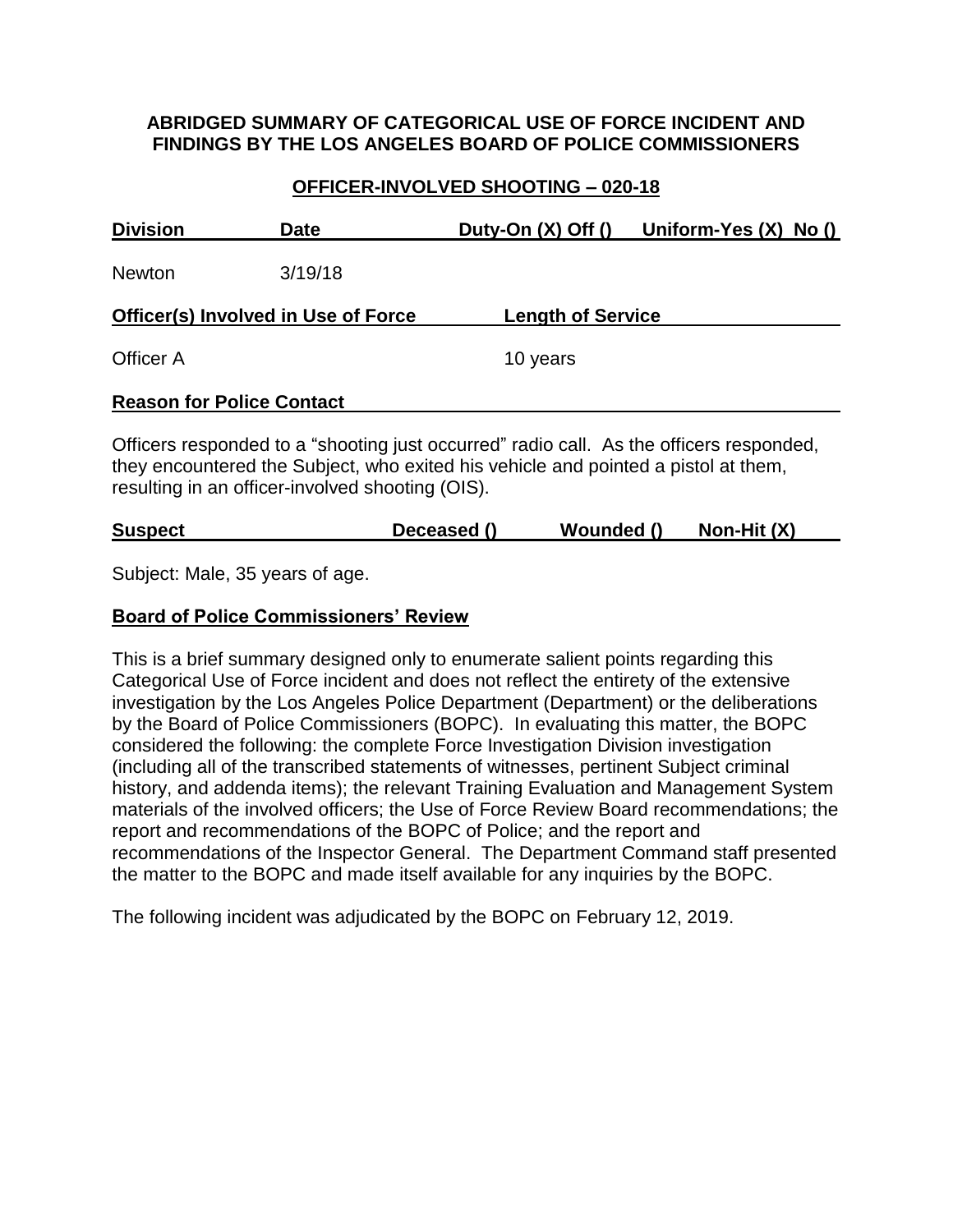#### **Incident Summary**

Witnesses A and B were walking and talking on the sidewalk when Witness A observed a white van, driven by a male, later identified as the Subject. The Subject slowed the van and, according to Witness A, began to stare at her. Witness A directed her attention back to Witness B and they continued to converse.

Witness A turned her attention back in the direction of the Subject and observed that the Subject was now holding what she believed to be a black pistol, out of the driver's window, which was pointed in her direction. Witness A then heard a gunshot and believed that the Subject had discharged a round at her and Witness B. Witness B stated that he heard the gunshot strike a metal door. As Witnesses A and B began to move, Witness A heard another gunshot and then observed the van slowly continue driving.

Casings from the Subject's pistol were not recovered from the street or from inside his vehicle.

Witnesses A and B then ran to a nearby business and called 911. The LAPD Communications Division (CD) then broadcast the call.

Officers A and B responded to the radio call. The officers were equipped with Body Worn Video (BWV) cameras. The officers were driving a dual-purpose police vehicle which was not equipped with a Digital in Car Video System (DICVS).

While on the way to the scene, Officer A asked Officer B to check their Mobile Data Computer (MDC) for additional information on the incident. According to Officer A, often there is more detailed information regarding the radio call on the MDC than what is broadcast.

Officers A and B responded to the scene, but they did not broadcast accordingly.

CD broadcast that the Subject's vehicle was still in the area, and provided a detailed description of the Subject.

Meanwhile, Officer A observed a white van, which he/she pointed out to Officer B. According to Officer A, the white van and his police vehicle concurrently entered the intersection. The Subject looked in the officers' direction as their two vehicles passed each other in the intersection. According to Officer B, the Subject's eyes "grew big," when he looked in the officer's direction and he (the Subject) appeared surprised.

Officer B's BWV captured their police vehicle and the Subject's white van enter the intersection at the same time.

According to Officer A, once he/she drove past the Subject, he/she began to conduct a U-turn, and, believing the white van matched the vehicle description and the driver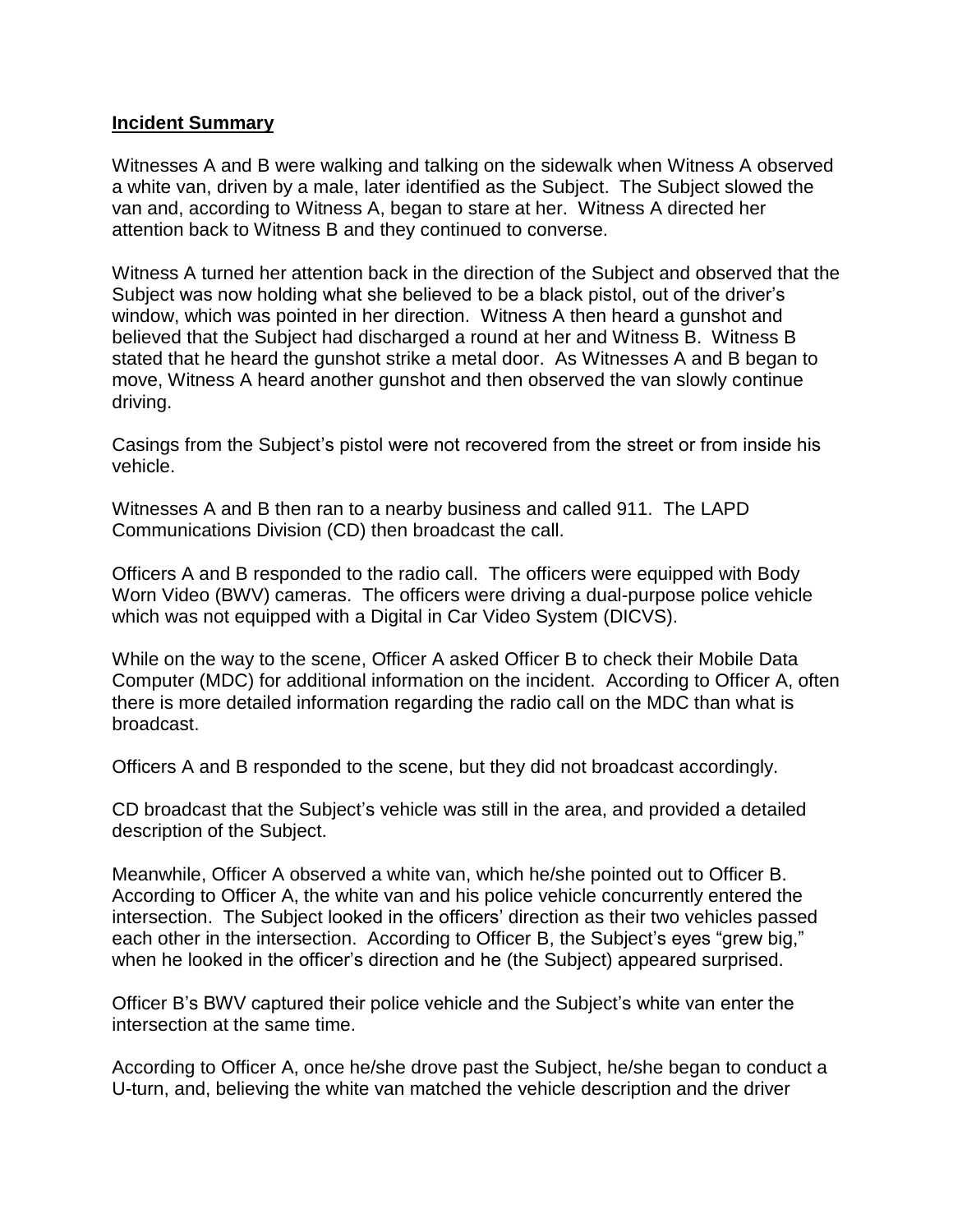matched the suspect description from the radio call, advised Officer B to broadcast that the officers were following a possible suspect vehicle. Once Officer A completed the Uturn, he/she realized that the Subject stopped his van. Officer A stopped the police vehicle approximately 10 feet behind the white van, and Officers A and B observed a male pedestrian coming into their view from the front of the white van, and then run from the location.

The pedestrian immediately left the area and was not identified. Officers A and B both activated their BWV prior to exiting their vehicle.

According to Officer A, the pedestrian appeared to be frightened as he ran away from the location. As Officer A stopped the police vehicle behind the van, he/she observed the driver's door open and the Subject start to exit. Officer A placed the police vehicle in park, exited, and believing that the Subject was an Assault with a Deadly Weapon (ADW) suspect, unholstered his/her service pistol. The officers had not activated their vehicle's emergency equipment at this point in the incident.

Officer B exited the police vehicle and, believing the tactical situation would escalate to one involving the use of deadly force, unholstered his/her pistol with his right hand, while holding his/her radio in his/her left hand. The Subject exited the white van, facing away from Officer A, who gave him commands to put his hands up*.* The Subject did not comply with Officer A's commands and quickly turned to his left, which afforded Officer A an opportunity to observe a blue steel pistol, that the Subject held in his right hand, moving in Officer A's direction.

Officer B's BWV captured the Subject outside of the white van, with a pistol in his right hand, turn in Officer A's direction. According to Officer A, he/she opined that the Subject identified him/her and Officer B as police officers.

The Subject raised his pistol to waist level, causing Officer A to believe that the Subject was about to engage him/her with a firearm. Officer A aimed his/her service pistol at the Subject's center body mass and discharged five rounds. As the Subject moved left toward his white van, Officer A observed the Subject still armed with a pistol, which Officer A believed was pointed in his/her direction, and targeted the right side of the Subject's body. The rounds did not appear to have any effect on the Subject as he reentered his white van.

Officer B stated he/she did not shoot because once his partner engaged the Subject, the Subject moved back behind the van and Officer B no longer had a sight picture.

According to Officer B, the Subject moved toward Officer A, and from Officer B's angle, he/she observed the Subject holding a black pistol in his right hand in a low-ready position, which was pointed toward Officer A. Officer B broadcast on another frequency, "Shots fired, […];" however, the Radio Transmit Operator (RTO) did not broadcast the information.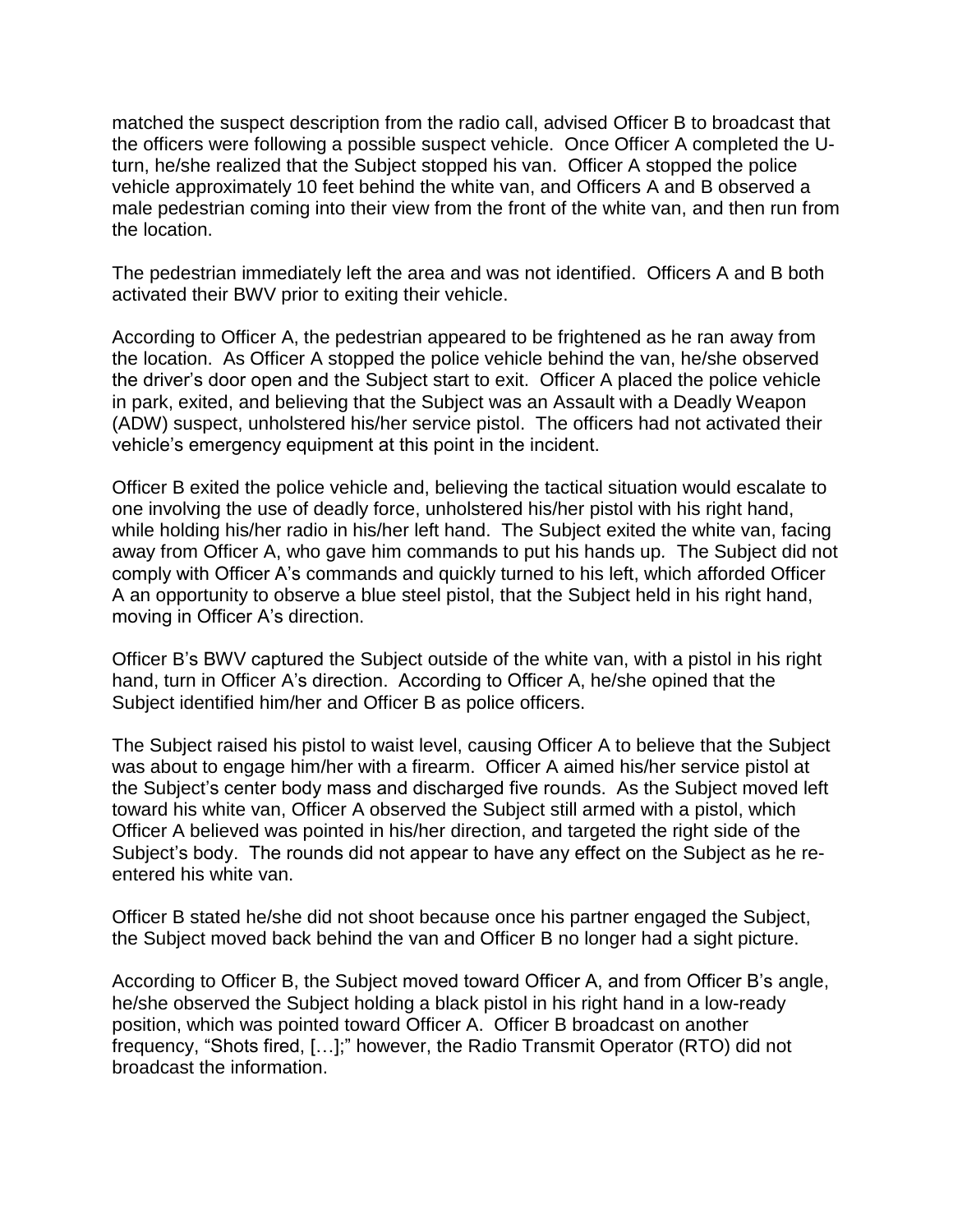Officer A, who was originally positioned between his/her open door and the police vehicle, redeployed backward and slightly to his/her left, still maintaining cover behind his/her open police vehicle door. According to Officer A, as he/she looked through the rear window of the white van, he/she could see the Subject seated in the driver's seat. According to Officer A, the Subject was turned in his/her direction and saw a silhouette of the Subject's head, which protruded higher than the driver's seat headrest. According to Officer A, he/she did not see the Subject drop his pistol, nor did he/she hear what he/she believed to be a pistol being tossed to the ground, and Officer A opined that the Subject was attempting to gauge the officers' location in preparation for engaging them. Officer A aimed his/her service pistol at the Subject's head and fired one round. The round did not appear to have any effect on the Subject as he closed the van driver's door and drove away.

The Subject's movements within the white van were not captured on either officer's BWV. The transparency of the rear windows was evaluated during similar lighting conditions.

Officers A and B holstered their service pistols, entered their vehicle, and followed the Subject while putting out another "help" call.

Officer A activated the police vehicle's emergency lights, but Officer B did not broadcast that he/she and Officer A were following or in pursuit.

A back-up unit arrived in the area a short time later, and the Subject stopped and surrendered without further incident. A loaded handgun was recovered from the vehicle.

# **Los Angeles Board of Police Commissioners' Findings**

The BOPC reviews each Categorical Use of Force incident based upon the totality of the circumstances, namely all of the facts, evidence, statements and all other pertinent material relating to the particular incident. In every case, the BOPC makes specific findings in three areas: Tactics of the involved officer(s); Drawing/Exhibiting of a firearm by any involved officer(s); and the Use of Force by any involved officer(s). Based on the BOPC's review of the instant case, the BOPC made the following findings:

# **A. Tactics**

The BOPC found Officers A and B's tactics to warrant a Tactical Debrief.

# **B. Drawing and Exhibiting**

The BOPC found Officers A and B's drawing and exhibiting of a firearm to be In Policy.

# **C. Lethal Use of Force**

The BOPC found Officers A's lethal use of force to be In Policy.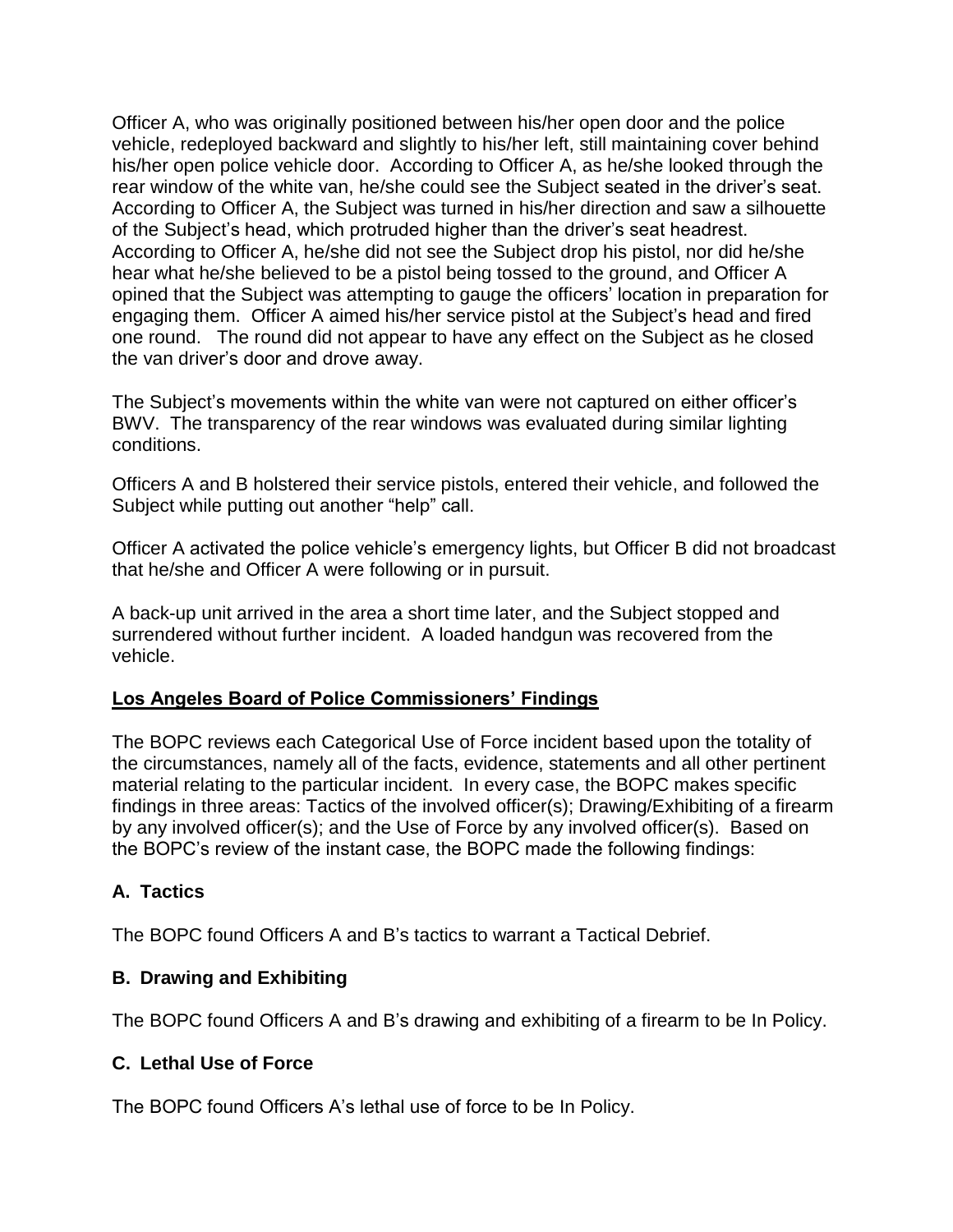# **Basis for Findings**

In making its decision in this matter, the Commission is mindful that every "use of force by members of law enforcement is a matter of critical concern both to the public and the law enforcement community. It is recognized that some individuals will not comply with the law or submit to control unless compelled to do so by the use of force; therefore, law enforcement officers are sometimes called upon to use force in the performance of their duties. It is also recognized that members of law enforcement derive their authority from the public and therefore must be ever mindful that they are not only the guardians, but also the servants of the public. The Department's guiding value when using force shall be reverence for human life. Officers shall attempt to control an incident by using time, distance, communications, and available resources in an effort to de-escalate the situation, whenever it is safe and reasonable to do so. When warranted, Department personnel may objectively use reasonable force to carry out their duties. Officers who use unreasonable force degrade the confidence of the community we serve, expose the Department and fellow officers to legal and physical hazards, and violate the rights of individuals upon whom unreasonable force is used. Conversely, officers who fail to use force when warranted may endanger themselves, the community and fellow officers." (Use of Force Policy, Los Angeles Police Department Manual.)

The Commission is cognizant of the legal framework that exists in evaluating use of force cases, including the United States Supreme Court decision in Graham v. Connor, 490 U.S. 386 (1989), that:

"The reasonableness of a particular use of force must be judged from the perspective of a reasonable officer on the scene, rather than with the 20/20 vision of hindsight. The calculus of reasonableness must embody allowance for the fact that police officers are often forced to make split-second judgments – in circumstances that are tense, uncertain and rapidly evolving – about the amount of force that is necessary in a particular situation."

The Commission is further mindful that it must evaluate the actions in this case in accordance with existing Department policies. Relevant to our review are Department policies that relate to the use of force:

Law enforcement officers are authorized to use deadly force to:

- Protect themselves or others from what is reasonably believed to be an imminent threat of death or serious bodily injury; or
- Prevent a crime where the subject's actions place person(s) in imminent jeopardy of death or serious bodily injury; or
- Prevent the escape of a violent fleeing felon when there is probable cause to believe the escape will pose a significant threat of death or serious bodily injury to the officer or others if apprehension is delayed. In this circumstance, officers shall to the extent practical, avoid using deadly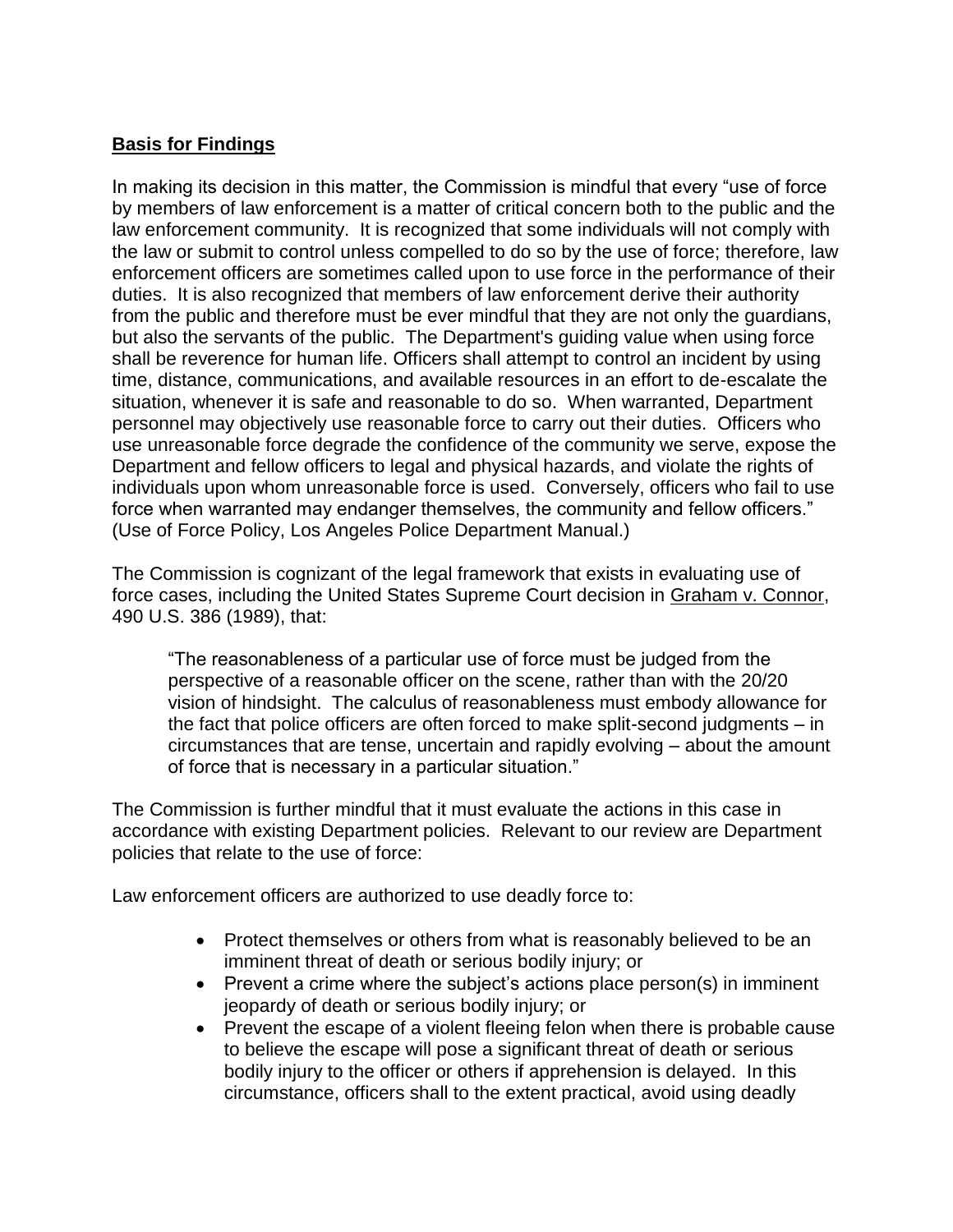force that might subject innocent bystanders or hostages to possible death or injury.

The reasonableness of an Officer's use of deadly force includes consideration of the officer's tactical conduct and decisions leading up to the use of deadly force. (Use of Force Policy, Los Angeles Police Department Manual.)

An officer's decision to draw or exhibit a firearm should be based on the tactical situation and the officer's reasonable belief that there is a substantial risk that the situation may escalate to the point where deadly force may be justified. (Los Angeles Police Department Manual.)

Tactical de-escalation involves the use of techniques to reduce the intensity of an encounter with a subject and enable an officer to have additional options to gain voluntary compliance or mitigate the need to use a higher level of force while maintaining control of the situation. Tactical de-escalation does not require that an officer compromise his or her safety or increase the risk of physical harm to the public. De-escalation techniques should only be used when it is safe and prudent to do so. (Tactical De-Escalation Techniques, October 2016.)

• During its review of the incident, the BOPC considered the following:

### **1. Back-Up Request**

Officers A and B did not conduct a broadcast requesting a back-up unit as they stopped behind the Subject's van.

The officers intended to follow the van until additional units could arrive to assist them with conducting a high-risk traffic stop. However, after the officers conducted the U-turn, the Subject abruptly stopped his van in the roadway. At this point, Officer B had his/her radio in his/her left hand and intended to broadcast the officers' location. However, when the Subject exited the van armed with a handgun, Officer B made the decision to maintain his/her tactical advantage and focus his/her attention on the immediate deadly threat of an armed suspect.

Based upon the totality of the circumstances, the BOPC determined that Officers A and B's actions were reasonable and not a substantial deviation from approved Department tactical training.

### **2. Tactical Vehicle Deployment**

Officer A stopped the police vehicle in a position offset to the passenger side of the Subject's van.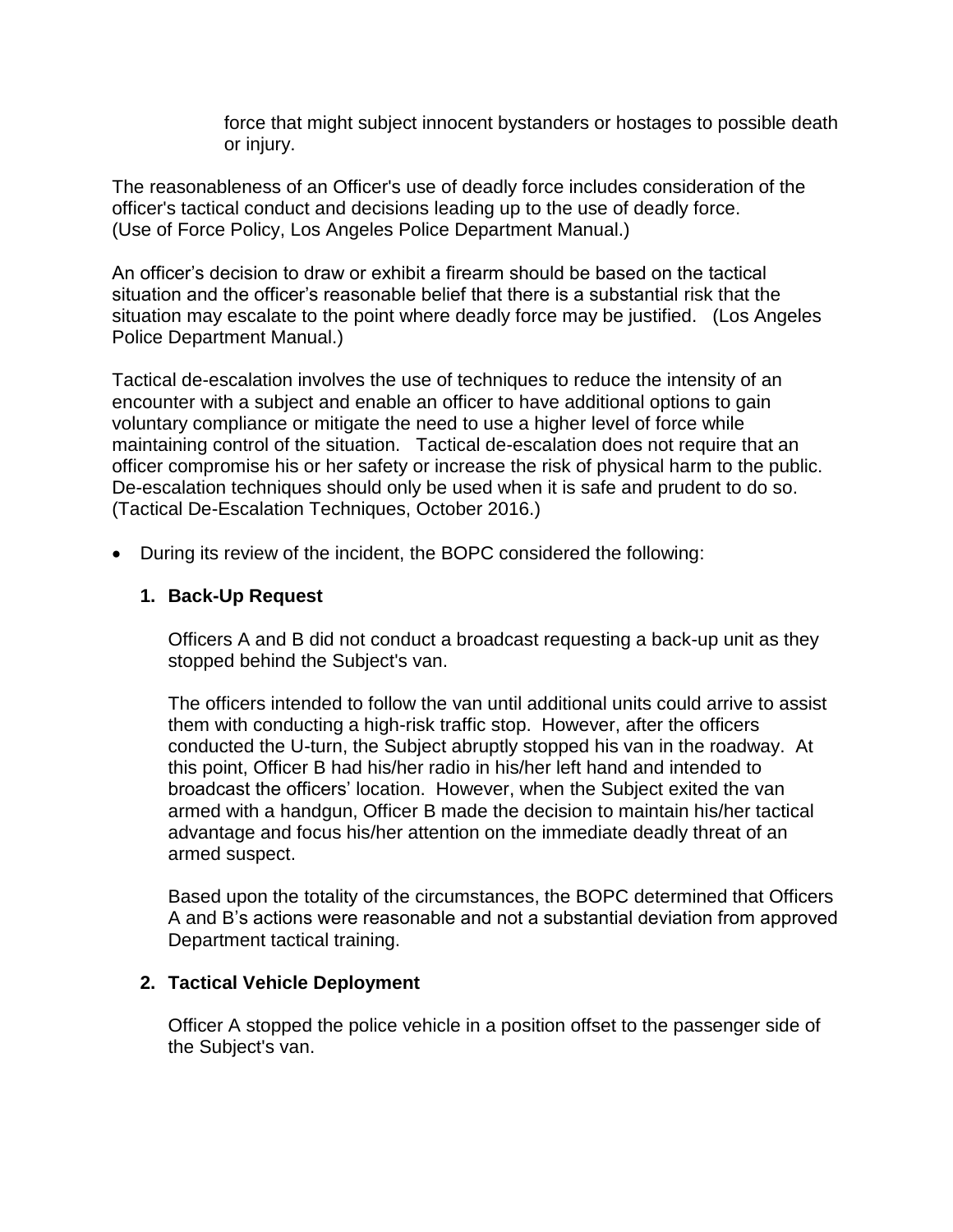In this case, the Subject abruptly stopped his van in the roadway as Officer A was conducting his/her U-turn. As Officer A completed the U-turn, he/she observed that the Subject was opening the driver's side door. As a result, Officer A made the decision to immediately stop and exit the police vehicle to address a possibly armed ADW subject. Due to the Subject's actions, Officer A was not afforded the time necessary to place the police vehicle in a position of tactical advantage.

Based upon the totality of the circumstances, the BOPC determined that Officer A's positioning of the police vehicle was reasonable and not a substantial deviation from approved Department tactical training.

- The BOPC also considered the following:
	- **1. Tactical Communication –** The investigation revealed that Officer B did not broadcast on the police radio that he/she and Officer A were responding to the ADW shooting radio call to assist other units.
	- **2. Holding Service Pistol in Right Hand and Hand-Held Radio in Left Hand –** The investigation revealed that Officer B drew his/her service pistol in his/her right hand while holding his/her hand-held radio in his/her left hand.
	- **3. Non-Conflicting Simultaneous Commands**  The investigation revealed that Officers A and B gave simultaneous commands to the Subject during the incident.

These topics were to be discussed at the Tactical Debrief.

• The evaluation of tactics requires that consideration be given to the fact that officers are forced to make split-second decisions under very stressful and dynamic circumstances. Tactics are conceptual and intended to be flexible and incidentspecific, which requires that each incident be looked at objectively and the tactics be evaluated based on the totality of the circumstances.

Each tactical incident also merits a comprehensive debriefing. In this case, there were identified areas where improvement could be made. A Tactical Debrief is the appropriate forum for the involved personnel to discuss individual actions that took place during this incident.

The BOPC found Officers A and B's tactics to warrant a Tactical Debrief.

### **B. Drawing and Exhibiting**

• According to Officer A, the Subject opened the driver's door of the van and was about to exit. Believing that the Subject was an ADW suspect who may still be armed, Officer A exited his/her police vehicle and drew his/her service pistol.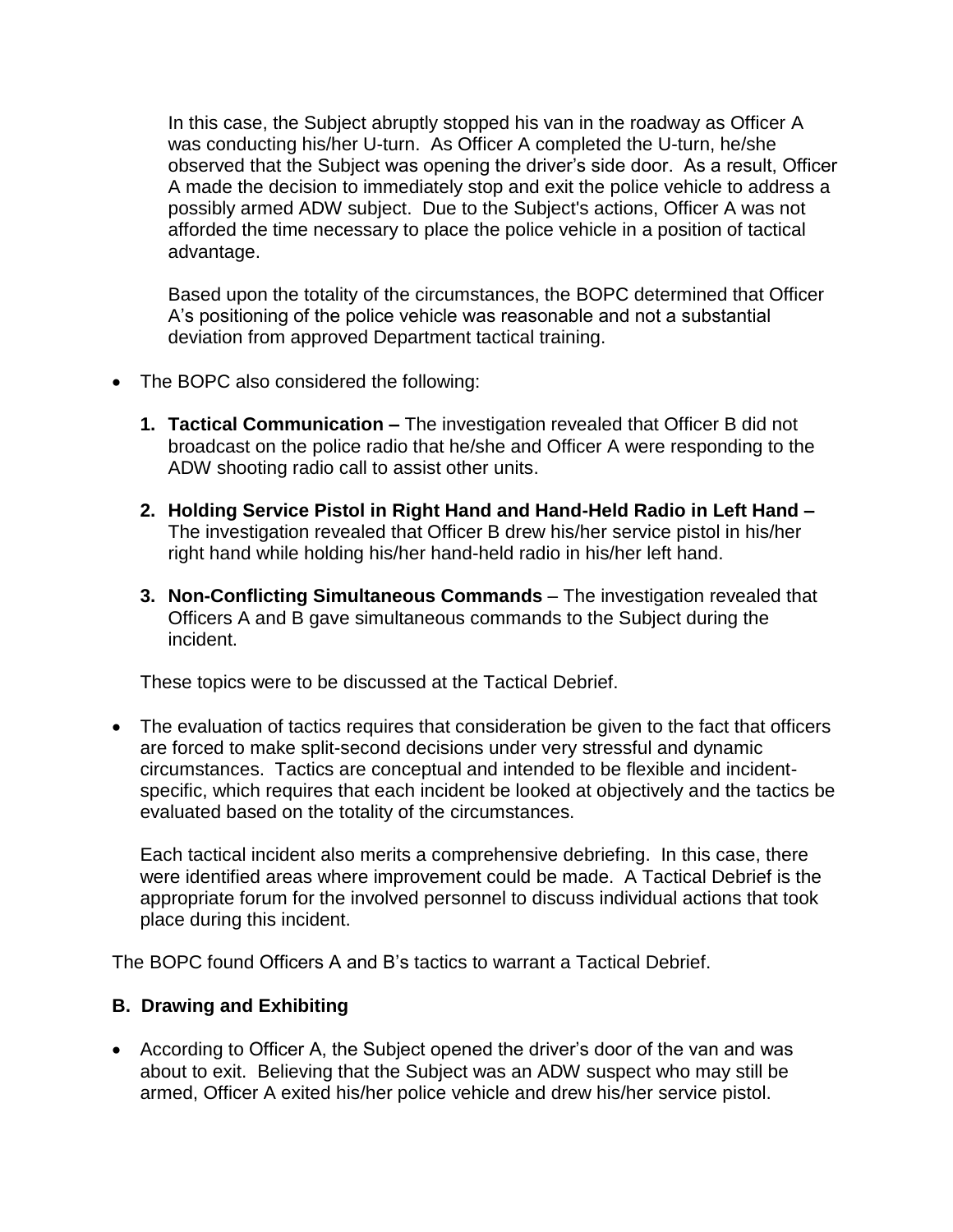According to Officer A, after the OIS, the Subject entered his van and drove away from the scene. The Subject subsequently pulled over and put his hands out the window. Officer A exited his/her police vehicle and drew his service pistol.

According to Officer B, Officer A stopped their vehicle behind the white van. Officer B exited the police vehicle. Believing the Subject was the shooting suspect and was armed, Officer B drew his/her service pistol with his/her right hand and assumed a position of cover behind the passenger side door of the police vehicle.

According to Officer B, after the OIS, the van started moving. The van subsequently stopped and the Subject had his hands out of the window. Officer B exited the police vehicle and drew his/her service pistol.

The BOPC found Officers B and A's drawing and exhibiting of a firearm to be in policy.

### **C. Lethal Use of Force**

• **Officer A –** (pistol, six rounds)

First Sequence – five rounds in a northeasterly direction from an approximate distance of 27 feet.

According to Officer A, the Subject exited the van and was facing away from him/her. As Officer A began to give the Subject commands to put his hands up, the Subject quickly turned around towards Officer A. At that point, Officer A observed that the Subject was holding a blue steel pistol in his right hand. He/she further observed that the Subject's right hand was at waist level and was moving in Officer A's direction. Believing that the Subject was going to start shooting at the officers, Officer A believed he fired three rounds from his/her service pistol at the Subject to stop the threat.

According to Officer A, after firing, he/she assessed and observed that the Subject was still holding the handgun and was looking in his/her direction. He/she further observed that the Subject started to move closer to the van, with the gun raised in his/her direction. Officer A believed that the Subject was trying to gain a position of cover. Believing that his/her initial rounds were ineffective and that the Subject was still a threat, Officer A believed he/she fired three additional rounds from his/her service pistol at the Subject to stop the threat. A review of Officer A's BWV revealed that Officer A fired five continuous rounds from his/her service pistol.

Second Sequence – one round in a northeasterly direction from an approximate distance of 25 feet.